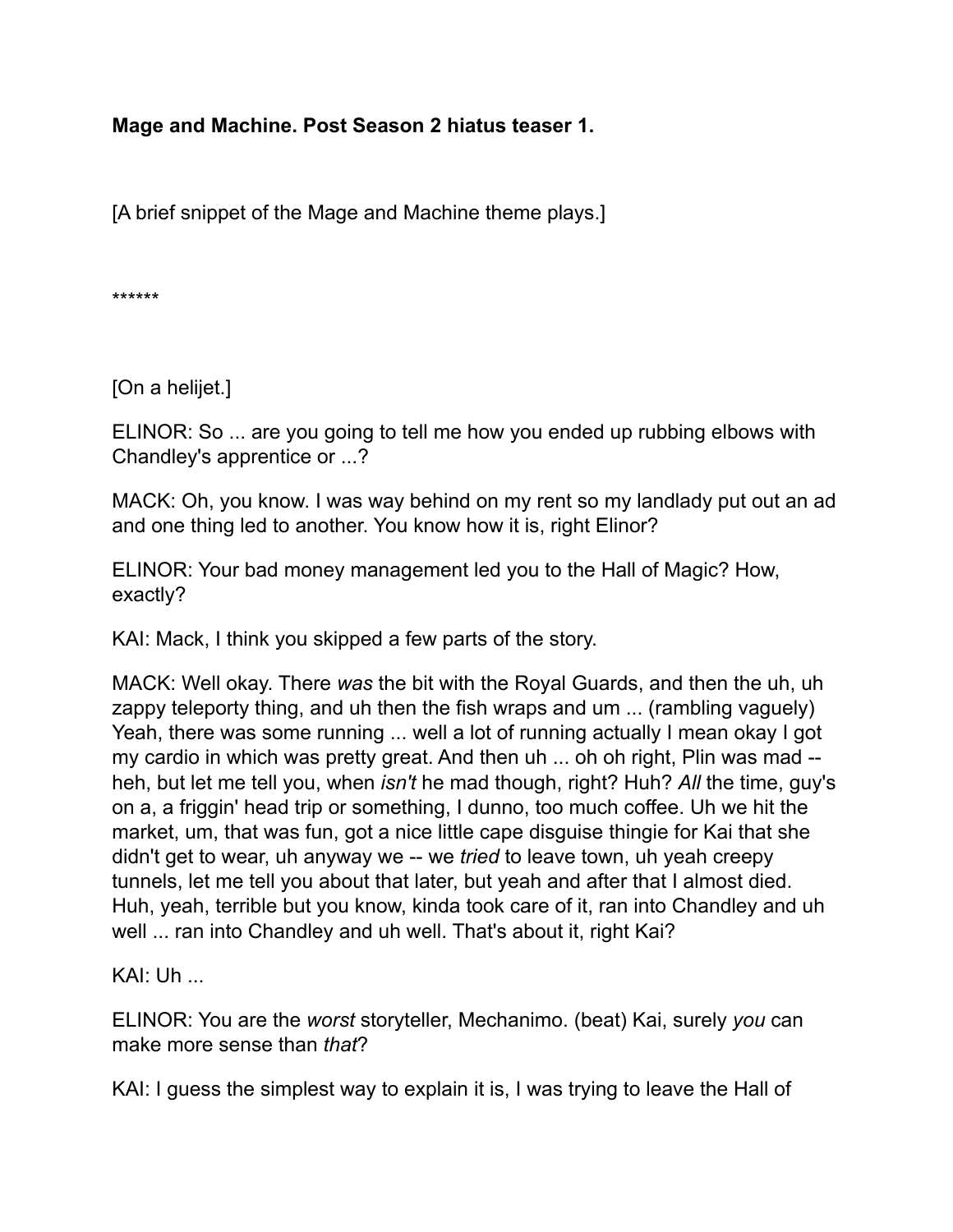Magic and Mack helped me.

ELINOR: Finally a useful explanation. (to Mack) You could learn a thing or two from her.

MACK: Oh, but she left out the fish wraps!

KAI: Well *you* left out the tea!

MACK: Eh tea is tea, but Skeezy's fish wraps are second to none on that half of town.

KAI: Well *you* haven't tried that tea at the Central Market, have you.

ELINOR: (groan) This is gonna be a *long* helijet ride ...

\*\*\*\*\*\*

[Mage and Machine theme plays.]

Announcer: Featuring the voice talents of:

Genny Sherard as Kailira

Garan Fitzgerald as Mack

and Rukshin Shaher as Elinor

Created and written by D. X. Blink

Hammered dulcimer music by Vince Conaway at vinceconaway.com

Directed by Samantha Reed